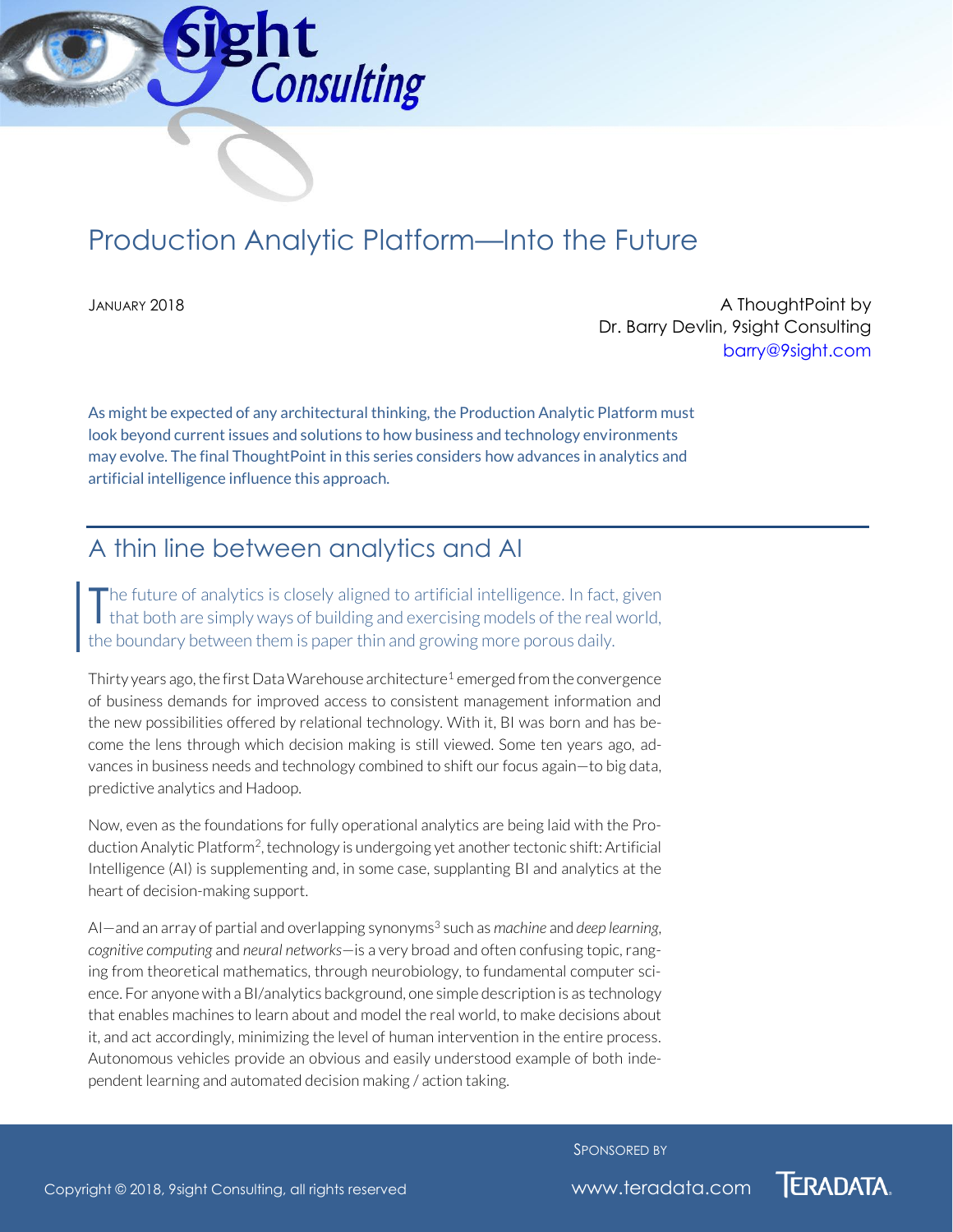This explanation emphasizes the thin line between analytics and AI. There are, of course, differences in techniques and tools, for example in the use of neural networks and platforms such as TensorFlow and OpenAI. However, the intent of the AI process is, in fact, an extension of analytics: From searching for the "right" answer among trends to discovering intelligent options and ranked possible solutions to real world challenges. The continuity of this spectrum of function can be seen, for example, in the range of function available in the Teradata Analytics Platform— from SQL to advanced analytic techniques like machine learning, graph, pattern, pathing, and sentiment, to full AI tools such as TensorFlow and Spark on the near-term horizon.

## AI and the Production Analytic Platform

s the Production Analytic Platform evolves, AI will become more important, A s the Production Analytic Platform evolves, AI will become more important,<br>Complementing current operational and analytic aspects. Indeed, the evolution of AI will, in part, drive the future of the Production Analytic Platform.

With such a thin line between analytics and AI, it is immediately clear that the Production Analytic Platform must and will include elements of AI libraries and platforms. Even a high-level review of AI tools<sup>4</sup>, shows significant overlaps between traditional mining and new deep/machine learning function in many available platforms and libraries.

The emerging Production Analytic Platform therefore spans the entire spectrum of IT processing—from operational systems, through BI and analytics, all the way to AI. It brings together data and function from the initial collection and cleansing of data and information from every environment, internal and external, through simple reporting and problem solving, to deep analytics, both predictive and prescriptive. It this way, the inclusion of AI in the Production Analytic Platform helps close the MEDA loop described in part three of this series<sup>5</sup>. .

As AI-supported function becomes more common, analytics and basic AI become mere table stakes in business competitiveness. New business needs emerge, driving further advances in technology that enable enterprises to differentiate. This symbiotic relationship between business and IT is the *biz-tech ecosystem* described in *Business unIntelligence<sup>6</sup>* that is the foundation of digital transformation.

#### Future AI also drives the Production Analytic Platform

The significant advances seen in AI in the current decade—particularly in image recognition and natural language processing—rest on two key foundations: (i) the exponential growth in processing power and data storage of modern hardware and (ii) the even faster growth of data/information training sets available from the Internet. Together, these trends have led to significant centralization of AI processing with the problems entailed in the transport of such data from the edges of the network to the center.

Recent developments in AI are focusing on reducing both the training data required and processing power needed. DeepMind's AlphaGo Zero game, for example, learned to play without *any* training data and uses considerably less power than its predecessor<sup>7</sup> . While still in the research lab, the direction for business AI software is clear.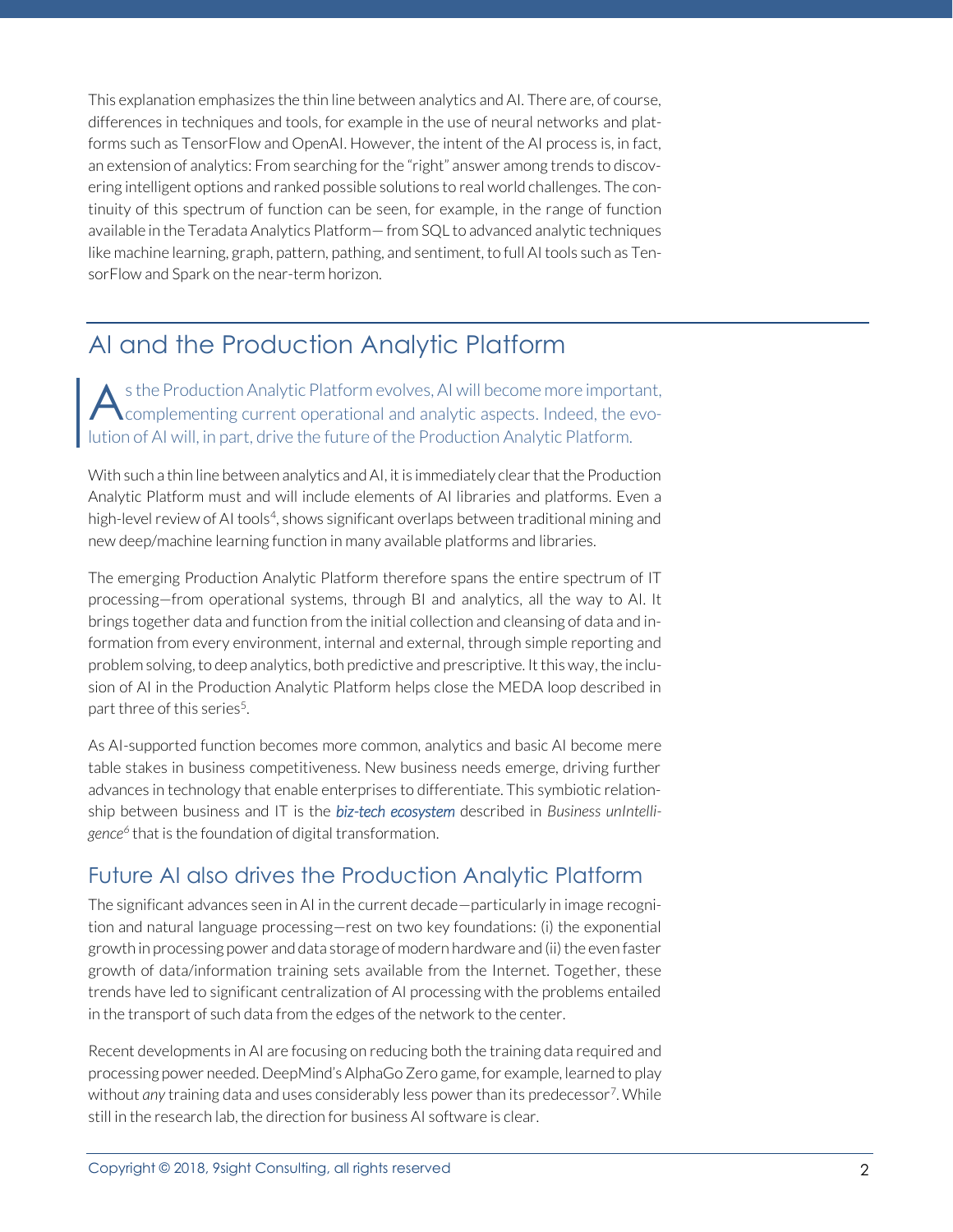In addition, vendors are increasingly pushing AI function—both training and operation to the edge of the network. With localized function in smartphones and autonomous vehicles, business users experience enhanced decision-making timeliness and IT can significantly decrease data transportation costs and delays.

It follows, therefore, that these complementary business and IT needs will drive the Production Analytic Platform toward an increasingly decentralized and distributed foundation. This direction is already visible in the Teradata Everywhere<sup>TM</sup> approach which provides the full power of the Teradata Analytics Platform and open source software across an array of deployment options, from on-premises to the edge of the public cloud, built on Teradata or commodity hardware.

### Conclusion

ecision making and action taking today and into the future demand tight integration of very different types of data and function, from collection and analysis, through predicting future states, to taking immediate, operational action. The Production Analytic Platform, based on relational database technology, offers the most appropriate and effective solution. D

As a modern logical architecture, the Production Analytic Platform addresses significant changes in data usage patterns and technological advances over the past half-decade. Further change in both business and IT is expected and the platform will evolve to meet this ongoing transformation. The key aspects of this architecture are:

- *Relational database technology* at the core—for reliability, availability, scalability, maintainability, and performance levels spanning operational and analytical usage
- *Built-in non-relational support* for storage of data in a wide range of formats (e.g. JSON, Avro, etc.) and processing approaches from simple query, through analytics and AI, accessible via SQL as well as native languages by users of all types and skill levels using their preferred tools
- **E** *Data virtualization support* for access to and use of data stored remotely in both relational and non-relational formats, optimized by caching and other means
- **E** Distributed and decentralized operation to support the longer-term migration of AI to the edge of the network with local data and processing

The four characteristics above are not new. Today, however, they often exist across different products and separate platforms, leaving enterprises to employ or adopt the role of systems integrators. The Production Analytic Platform integrates these functions in a single platform.

Users of analytics and AI are becoming ever more varied in their goals, use more data of different types and sources, and demand faster responses to both operational and informational processes. Indeed, individual users increasingly require seamless transmission of information and expertise from developer to data scientist to business analyst, and *vice versa*. Operationalizing experimental discovery work demands simple and elegant transitions between these roles. Existing IT environments—a mix of operational systems,